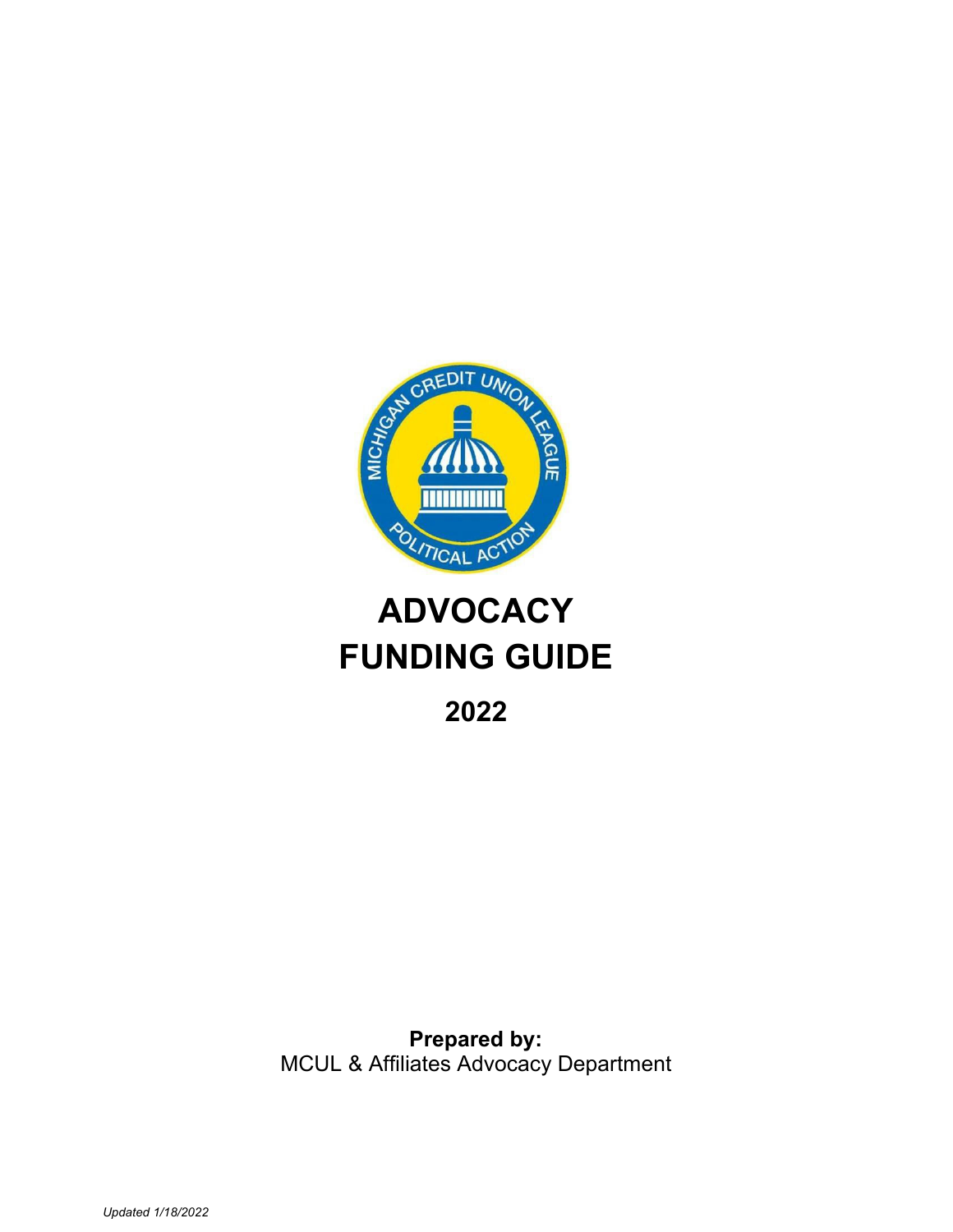# **TABLE OF CONTENTS**

- I. What are the State and Federal PACs?
- II. PAC Fundraising Goals & Recognition Program
- III. State/Federal PAC Rules and Regulations
	- a. Solicitations for State PAC/Federal PAC
	- b. Federal PAC Permission Agreement
	- c. Explaining FEC's "One-Third" Rule
	- d. Fundraising Remittance Timelines
- IV. Contribution and Reporting Requirements
	- a. Making PAC Contributions
	- b. PAC Reporting Requirements
- V. Fundraising Remittance Forms
- VI. State PAC Programs
	- a. Lapel Pin Program
	- b. Holiday Plush Fundraiser
- VII. Federal PAC Programs
	- a. Grand Raffle
- VIII. Programs for Both State and Federal PACs
	- a. Charity Match Program
	- b. Casual Days
- IX. PAC Fundraising FAQ's
- X. Policy Governing the Handling, Accounting, and Transfer of Certain Political **Contributions**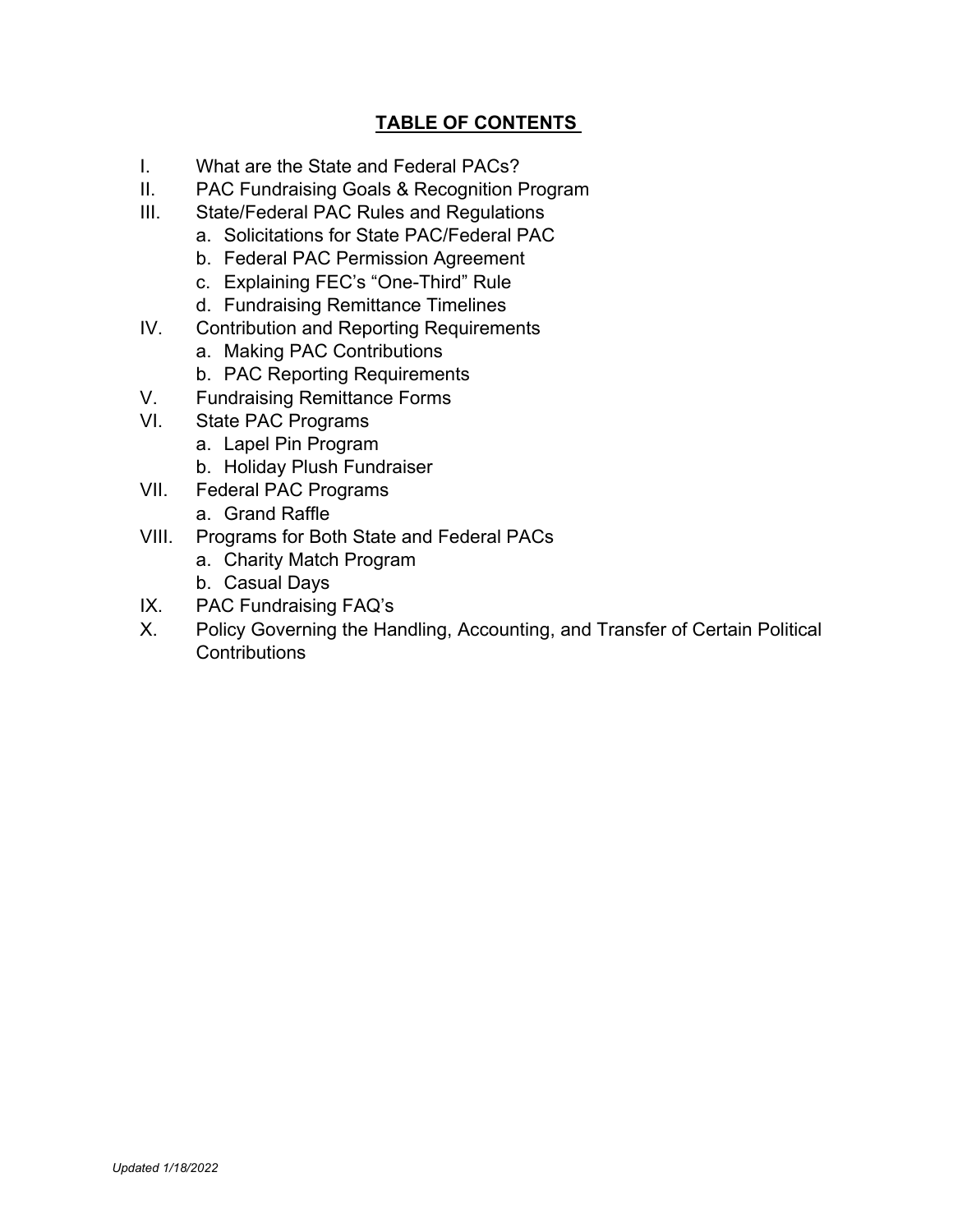# **I. What are the State and Federal PACs?**

The State (MCULAF) and Federal (MCULLAF) PAC are the Michigan credit union movement's two non-partisan political action committees (PACs) which are organized for the purpose of collectively supporting candidates for elective office in the U.S. Congress, the Michigan Legislature and other statewide elected offices. The Federal PAC (MCULLAF) is federally registered and accomplishes its mission primarily by making contributions to federal candidates and leaders independently or through our affiliated Credit Union National Association (CUNA) PAC, the Credit Union Legislative Action Council (CULAC). The State PAC is governed by Michigan law, and makes contributions to candidates for the Michigan Legislature and other statewide elective offices. These two PACs are separate entities, both governed by Boards of Trustees who are elected by and from the MCUL Government and Political Affairs Forum. The MCUL Board of Directors Chair and Vice Chair also serve as Trustees. The State and Federal PAC Trustees decide who receives campaign contributions based upon many factors, as outlined in this document. These factors include support of credit union issues, voting record, accessibility, as well as recommendations made by credit unions, Forum members, and MCUL & Affiliates Advocacy staff.

Contributions to the State and Federal PACs have a significant and direct impact on protecting the credit union movement. State and federal legislative challenges to credit union values are ever-present and supporting candidates who support credit unions is a primary means of assuring that our issues will be respected, and our industry will be defended. As credit union officials and members, your involvement will make a difference.

The MCULAF and MCULLAF PAC Board of Trustees set an annual fundraising goal for individual credit unions and MCUL chapters, for both PACs. This annual goal is reached through fundraising efforts at the credit union. Throughout this guide, you will find recommended fundraising activities for credit unions and chapters. Credit unions and chapters who meet and/or exceed their PAC goals are eligible to be considered for recognition at the annual MCUL Government Affairs Conference in Lansing.

# **II. PAC Fundraising Goals and Recognition Program**

#### **Fundraising Goals**

Every year the MCULAF and MCULLAF PAC Board of Trustees establishes annual fundraising goals for MCUL member credit unions. These are created based on the number of members reported by each credit union within the state of Michigan. These goals are emailed to CEO at the beginning of each year and are also located on the Chapter Fundraising Reports, located on the MCUL's fundraising webpage.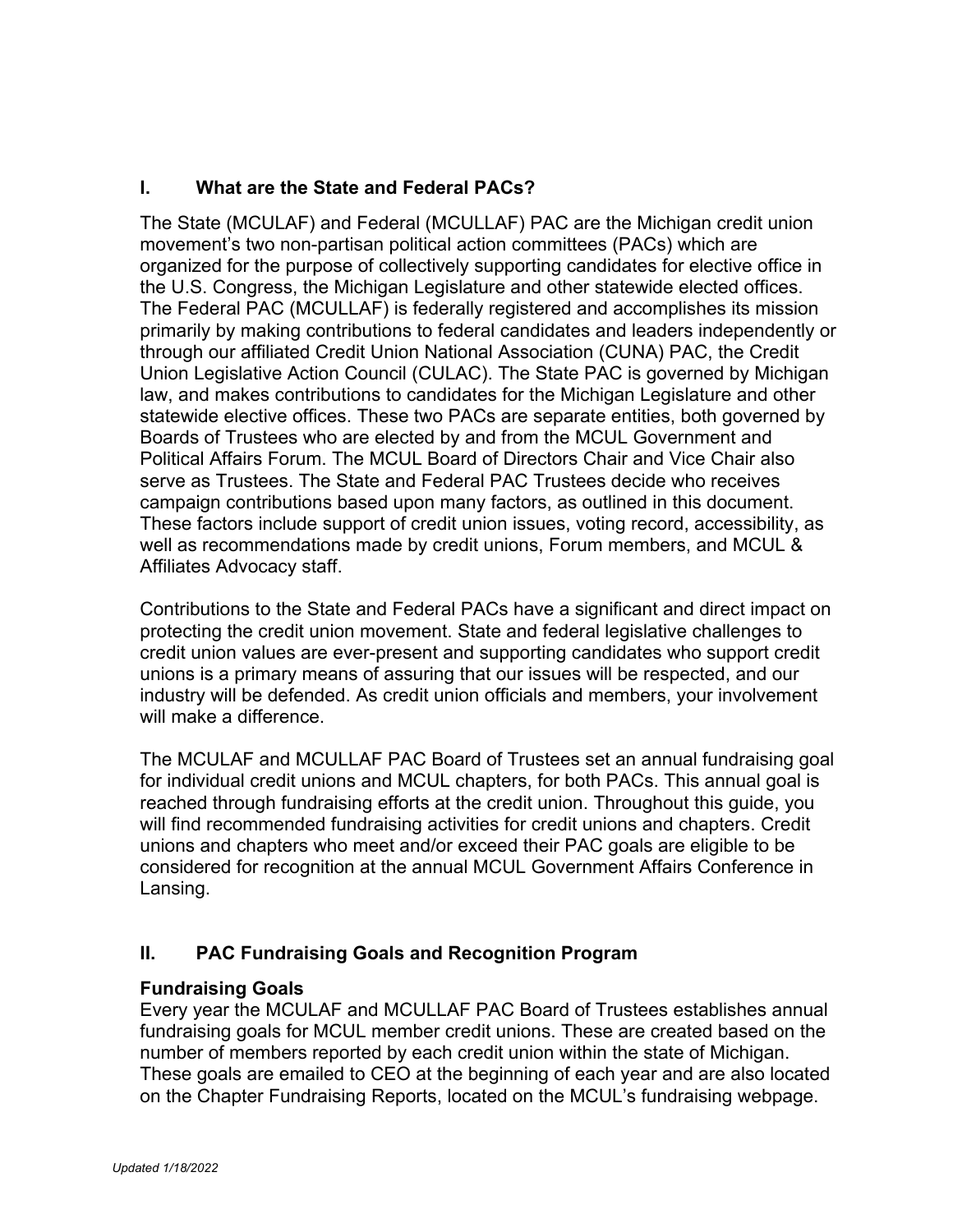### **Recognition Programs**

The MCUL has established several awards for outstanding PAC fundraising efforts by participating credit unions. These awards are based on year-end fundraising data and are presented annually at the MCUL's Government Affairs Conference in Lansing.

**Gold Star Award—**A credit union becomes a Gold Star credit union when it achieves 100% participation in the Lapel Pin program, as well as, reaching 100% of the State PAC (MCULAF) goals—in many cases these two successes will be synonymous. For the credit union to achieve 100% participation, the following individuals must all contribute to the Lapel Pin program:

- CEO
- Senior Staff
- Any Staff who report directly to the CEO
- All members of the Board of Directors
- All members of the Supervisory Committee
- All members of the Credit Committee (if applicable)

In order to receive this award, credit unions must inform the Advocacy team of qualifying for this award by completing the Gold Star Award form, located on the MCUL's fundraising webpage.

**The Chairman's Award—State PAC and Federal PAC—**This award is presented to the credit union that raised the highest percentage over their goal. Asset size categories for this award include: Under \$20M, \$20-100M, \$100-250M, and over \$250M.

**The Trustee's Award—State PAC and Federal PAC—**This award is presented to the chapter that raised the highest percentage over their goal.

**The President's Award—State PAC and Federal PAC—**This award is presented to the credit union that raised the most money overall.

**Greatest Percentage Increase from Prior Year Award—State PAC and Federal PAC—**This award is presented to the credit union that raised at least 25% of their prior year goal and has had the greatest percentage increase.

# **III. State/Federal PAC Rules and Regulations**

The laws and regulations that govern PAC activities are quite complex. The Federal PAC (MCULLAF) is governed by the Federal Election Campaign Act (2 U.S.C. §431) as administered by the Federal Election Commission (FEC). The State PAC (MCULAF), is governed by Michigan's Campaign Finance Act (P.A. 388 of 1976), as administered by the Bureau of Elections (BOE), within the Michigan Department of State (MDOS). In addition to the myriad of regulatory hurdles both PACs must meet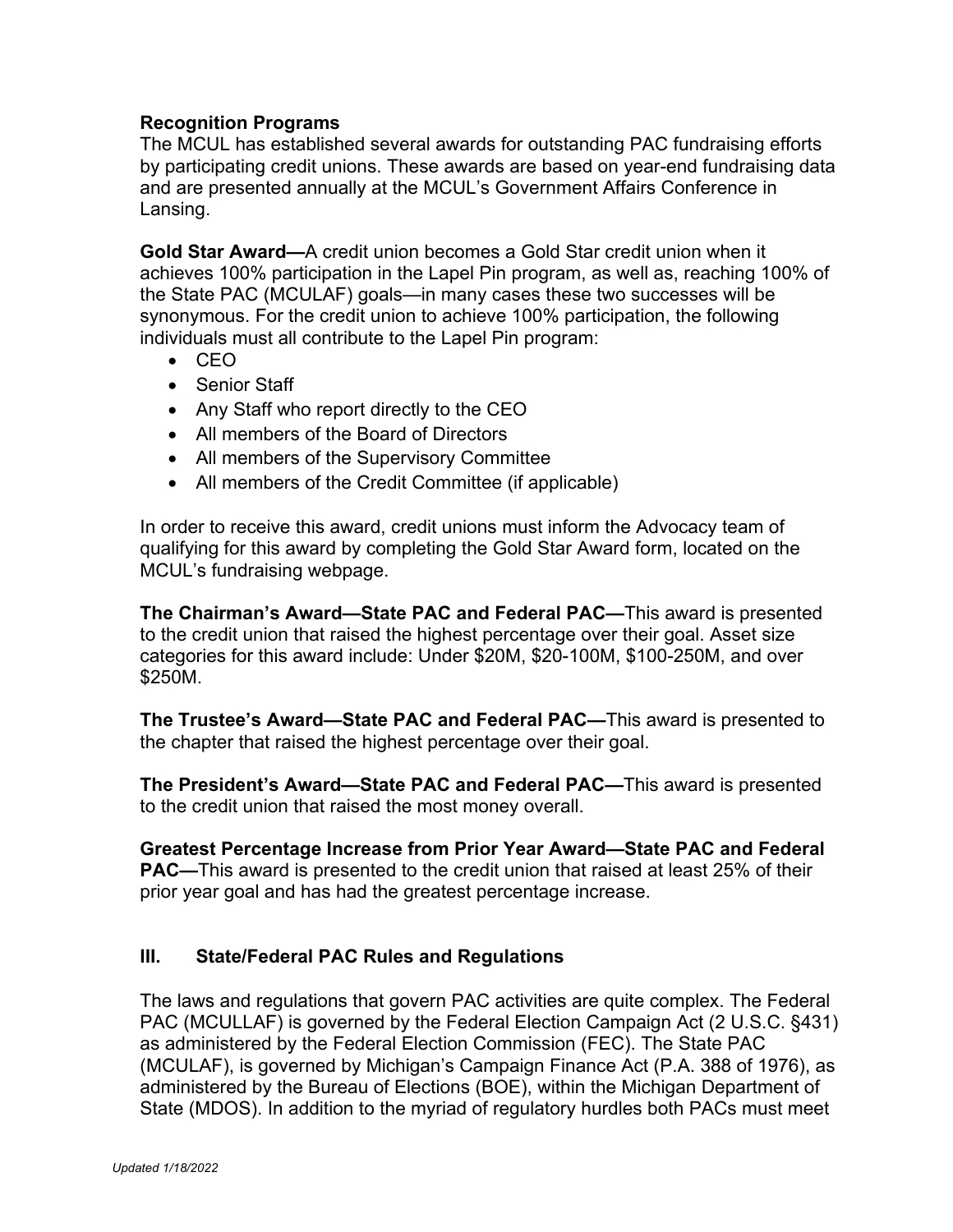to remain compliant there are also extensive reporting requirements that are discussed below.

# **A. Solicitations for State PAC/Federal PAC**

#### **What is a "Solicitation"?**

- "Solicitation" is broadly defined and generally includes direct requests for a contribution to either a state or federal PAC. A solicitation can also be a general statement encouraging support of one or more of the PACs.
- Solicitations can be oral or in writing. They can occur face-to-face or in writing.
- Each State/Federal PAC solicitation must be accompanied by the required disclaimers.

### **What is Not a "Solicitation"?**

• General factual and legal information about the State/Federal PAC is not a solicitation, such as the fact that a PAC exists, the FEC/MI Campaign Finance Act rules pertaining to a PAC, and the recipients of PAC funds.

### **Whom to Solicit—The "Restricted Class" Only**

- The State and Federal PACs may solicit political contributions only from its "restricted class". This includes:
	- o Executive, managerial, and administrative (non-clerical) personnel of MCUL and its affiliated credit unions, and their families, and
	- $\circ$  The individual members of MCUL-affiliated credit unions. For the Federal PAC, only members of those credit unions that have provided the Federal PAC with a current permission agreement may be solicited.
- Foreign nationals living in the United States with permanent residence state (i.e., "green card" holders) may be solicited and may contribute to the Federal PAC. Those without a green card may not be solicited, nor may they participate in or contribute to the PAC.

Note, any non-administrative and non-policy making staff can contribute if they are a member of the credit union or a member of an MCUL affiliated credit union, otherwise they are not solicitable.

#### **Required Disclaimer When Soliciting for the State or Federal PAC**

- When soliciting funds for the State PAC (MCULAF) the following disclosure must be used:
	- o "The MCUL State PAC is a state-registered political action committee that makes campaign contributions to candidates for elective office in Michigan. Contributions to the MCUL State PAC are not tax deductible. Contributions to the MCUL State PAC are completely voluntary and will be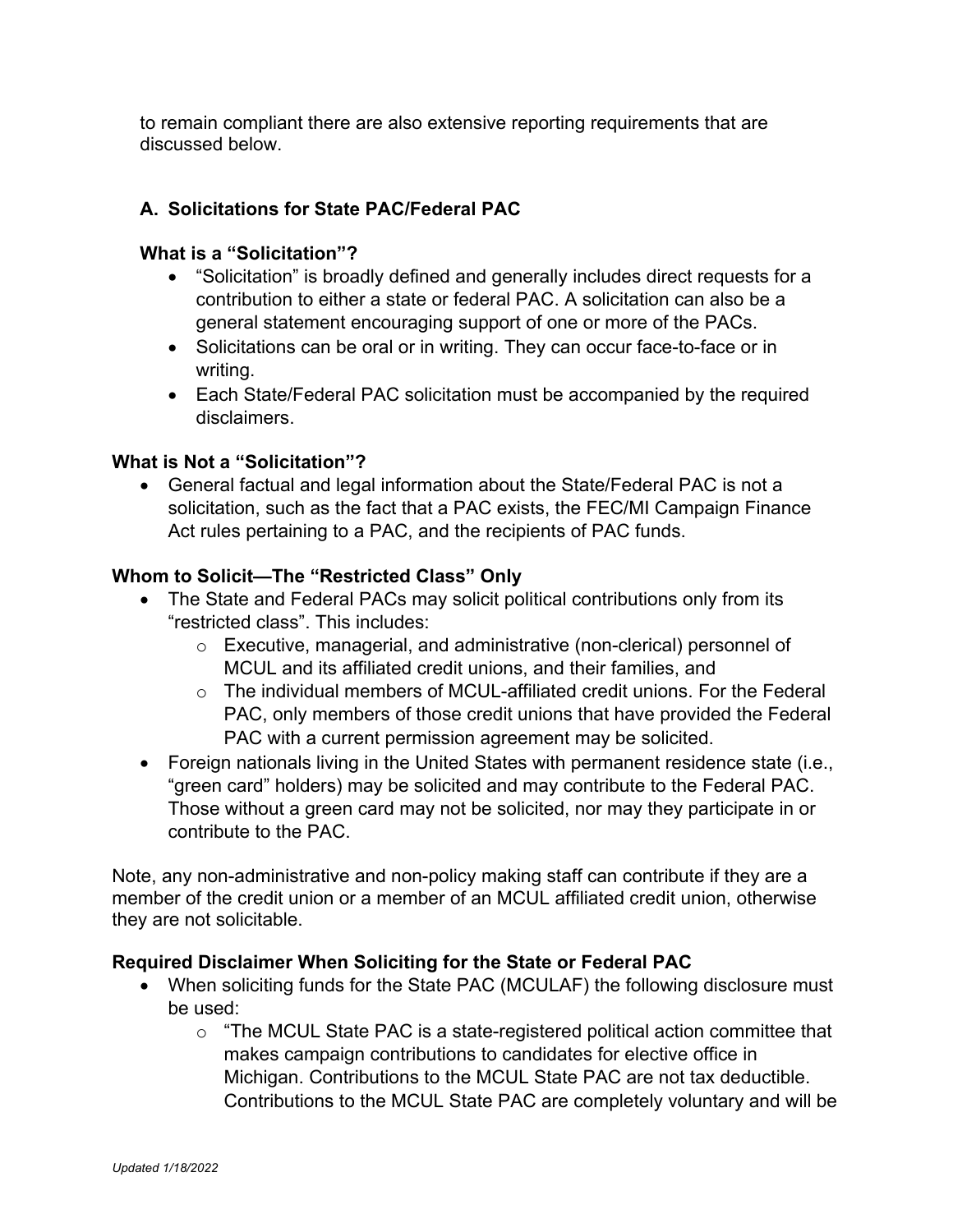used for political purposes. You have the right to refuse without reprisal. Must be 18 years or older to contribute. Must be a member or a qualified employee of an affiliated Michigan credit union."

- When soliciting funds for the Federal PAC (MCULLAF) the following disclosure must be used:
	- o "Contributions to MCULLAF are not considered charitable contributions or business expenses for income tax purposes and are not tax deductible. To comply with federal law the Michigan Credit Union League Legislative Action Fund (MCULLAF) is a federally registered political action committee that makes campaign contributions to candidates for federal elective office. Must be a member or qualified employee of a participating MCUL-affiliated Michigan credit union and 18 years of age or older to participate. Contributions are completely voluntary and will be used for political purposes. There shall be no reprisal for those who decide not to contribute."

### **Suggestion Amounts of Contributions**

- A solicitation may suggest, but not demand or coerce, ad specific contribution amount.
- If an amount is suggested with the solicitation, this additional notice should be added:
	- $\circ$  The above guideline is merely a suggestion. You are free to contribute more or less than the suggested amount. MCUL & Affiliates (and name of credit union) will not favor or disadvantage anyone by reason of the amount contributed or decision not to contribute.

# **B. Federal PAC Permission Agreement**

In order for the MCUL & Affiliates to solicit a member credit union's restricted class, the MCUL & Affiliates must first obtain the credit union's written authorization. This authorization must be given by someone authorized to act on the credit union's behalf. This request should be directed to the person at the member credit union with whom MCUL & Affiliates usually deals.

# **C. Explaining the FEC's "One-Third Rule"**

# **The FEC's "One-Third Rule" and Federal PAC Fundraising**

Credit unions and leagues (as corporations) may purchase gifts, entertainment, items or treats or any item offered at a teller window or other location in the credit union for a contribution for use in fundraising for the Federal PAC but must comply with the Federal Election Commission's "one-third rule." The one-third rule requires that the value of PAC prizes or entertainment may not exceed, in the aggregate, one-third of the amount of contributions received as a result of the item or entertainment.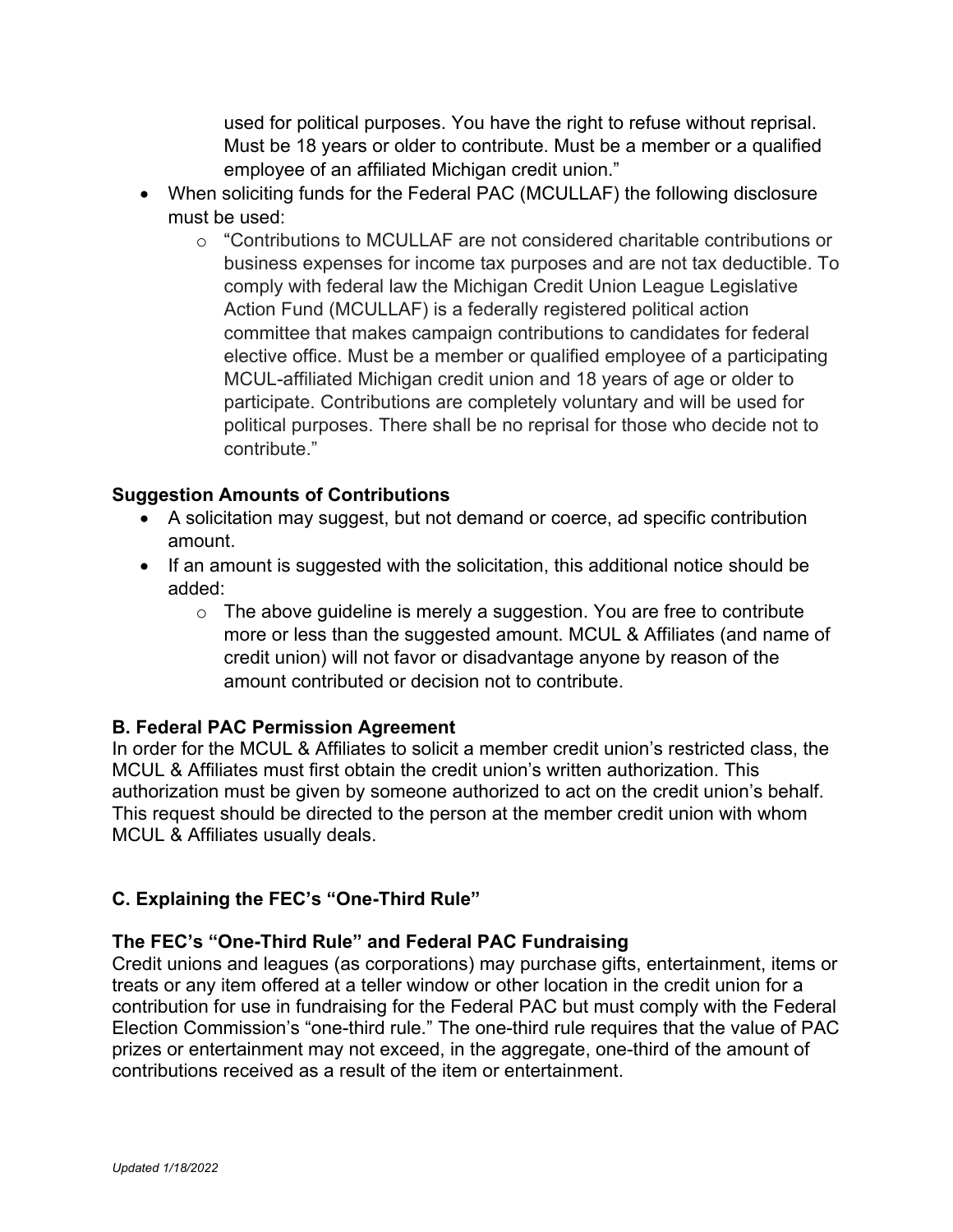The credit union or league may pay the total cost for sit down food, beverages, and facility rental without regard to the one-third rule.

#### *Examples of One-Third Rule Application to Common Federal PAC Fundraisers*

**Giveaways—**A credit union purchases coffee mugs to give away in return for a contribution. The per unit price of the coffee mug is \$5, so each contribution must be at least \$15 in order to comply with the one-third rule.

**Payroll Deduction**—A credit union may apply the one-third rule over a reasonable amount of time. For example, the credit union above decides to give away the \$5 coffee mug to every employ who enrolls in payroll deduction. To comply, each employee must commit to at least \$.58 per paycheck (assuming 26-pay period payroll schedule over the course of a year; \$.58 times 26 pay periods equals \$15.08).

**Fundraising Events**—The league decides to hold a "comedy night" at its annual meeting and sell tickets for the Federal PAC. The comedian charges the league \$4,000 to perform. Additionally, the league rents a facility, and has it catered with an open bar. In this case, the one-third rule only applies to the comedian's fee, since food, drink and facility rental are exempt. Therefore, total ticket sales must exceed \$12,000 in order to comply.

Note: If the credit union is going to solicit contributions for the Federal PAC, the credit union must have a valid permission agreement on file. Federal law requires specific authorization from your credit union before the Federal PAC (MCULLAF) can solicit contributions from individuals associated with your credit union. That authorization can be provided simply by completing a permission agreement. If you are not sure whether your credit union has permission agreement on file, contact the MCUL & Affiliates Advocacy staff.

# **IV. Contribution and Reporting Requirements**

**Make PAC Contributions**—PACs may only accept personal funds from those who are solicitable. **CORPORATE MONEY IS ABSOLUTELY PROHIBITED.** Even if a credit union or chapter holds a fundraiser, the collected personal contributions cannot be pooled and sent in the form of a corporate check, (a check from a credit union is considered a corporate check). The money must be sent in the form of a personal check/share draft, money order, cashier's check, or personal credit card.

Also, because MCUL has two separate PACs, it is important that you designate which PAC you are making contributions to prior to the fundraising event. State and federal law require that a notice be posted or given to contributors that designate which PAC the contribution is being made. Contact a member of the Advocacy team with any question prior to your fundraising event.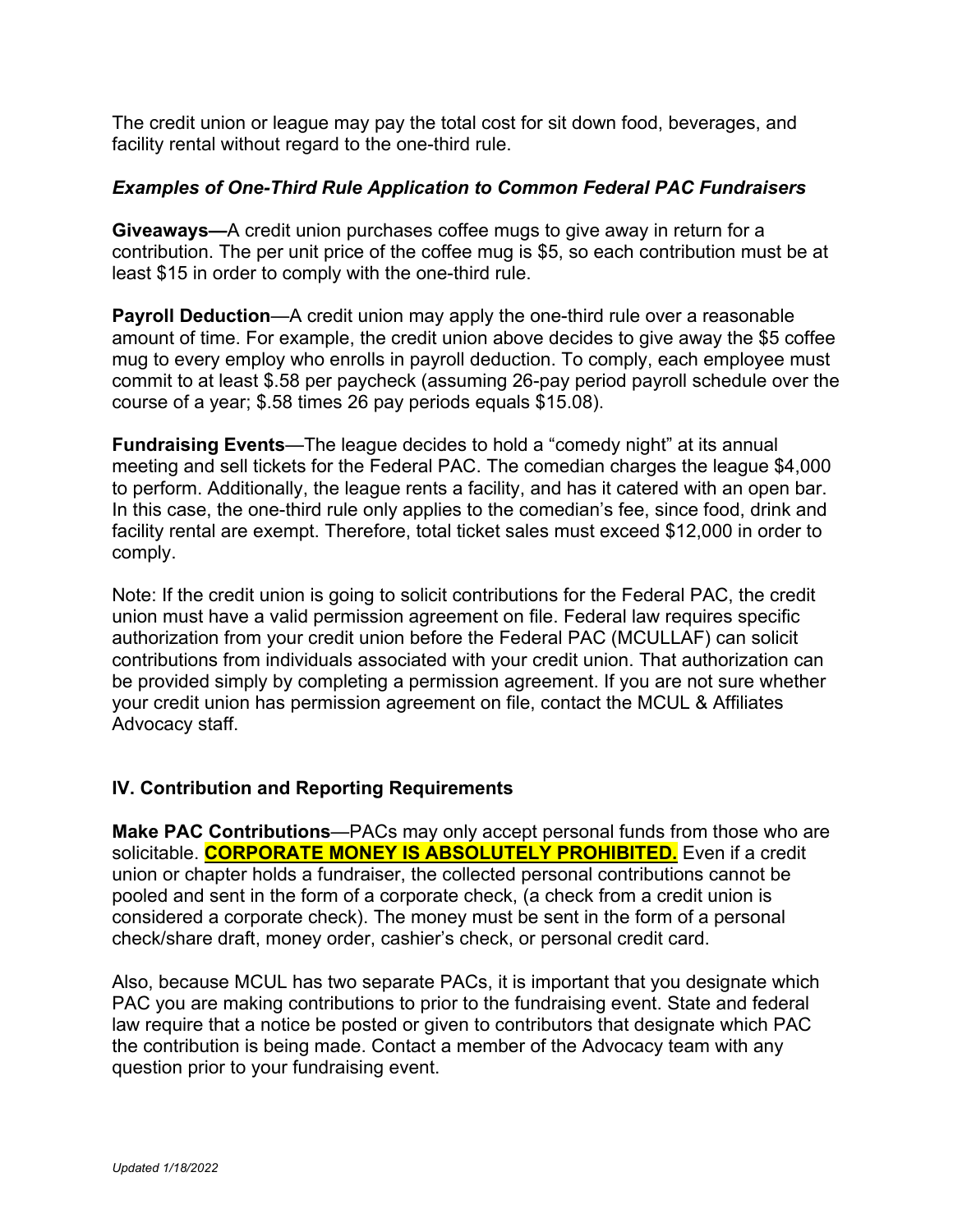### **PAC Reporting Requirements**

Just like a credit union must report certain information to regulators, the Federal and State PACs must report information to the Federal Elections Commission (FEC) and the Bureau of Elections (BOE) respectively. And just like the books and records of credit unions are examined, so are the books and records of State and Federal PACs. There are substantial fines and even criminal liability for improper information filed on government PAC reports. Therefore, it is absolutely imperative that accurate information is contained on the reports compiled by the MCUL on behalf of the State and Federal PACs. This is why it is important that we receive a completed fundraising remittance form with each contribution from your credit union. The forms were created to help ensure we have the information we need. Below is more important information regarding reporting requirements.

Federal PAC Reporting Requirements—There are no reporting requirements for contributions \$50.00 and under. However, any individual contribution of \$50.00 or more must include the following: amount, name, address, occupation, employer of contributor and date of receipt.

State PAC Reporting Requirements—The threshold for reporting information of contributors to the State PAC is \$0.00. This means you must provide use with the name, address, date and amount of any money raised for the State PAC. For contributions that total more than \$100.00 annually, additional employer and title information is required. We are required to include this information in a report to the Bureau of Elections.

#### **D. Fundraising Remittance Timelines**

To ensure that funds are remitted in a timely manner our we ask that contributions received for the State PAC (MCULAF) be remitted no later than 30 days after the funds were collected by the credit union. In order to help us with the BOE reporting process please ensure that funds collected for MCULAF the State PAC are remitted following the timelines below:

- April 20<sup>th</sup> Filing Deadline: March 25<sup>th</sup> Remittance Date
- July 20<sup>th</sup> Filing Deadline: June 25<sup>th</sup> Remittance Date
- October 20<sup>th</sup> Filing Deadline: September 25<sup>th</sup> Remittance Date
- January  $30<sup>th</sup>$  Filing Deadline: December 15<sup>th</sup> Remittance Date

In order to be compliant with FEC regulations (11 CFR 102.8(b)) for funds raised at the federal level we ask that contributions collected by the credit union be remitted based on the following requirements. Any individual contribution(s) that total over \$50 for the Federal PAC (MCULLAF) should be remitted within 10 days of receiving that individual contribution. Any individual contribution(s) that total less than \$50 for the Federal PAC (MCULLAF) should be remitted within 30 days of receiving that individual's contribution. So, if a member makes a \$5 donation when purchasing a raffle ticket those funds need to be remitted back to our team no later than 30 days after receiving them. If the member were to purchase \$50 in raffle tickets, then those funds would need to be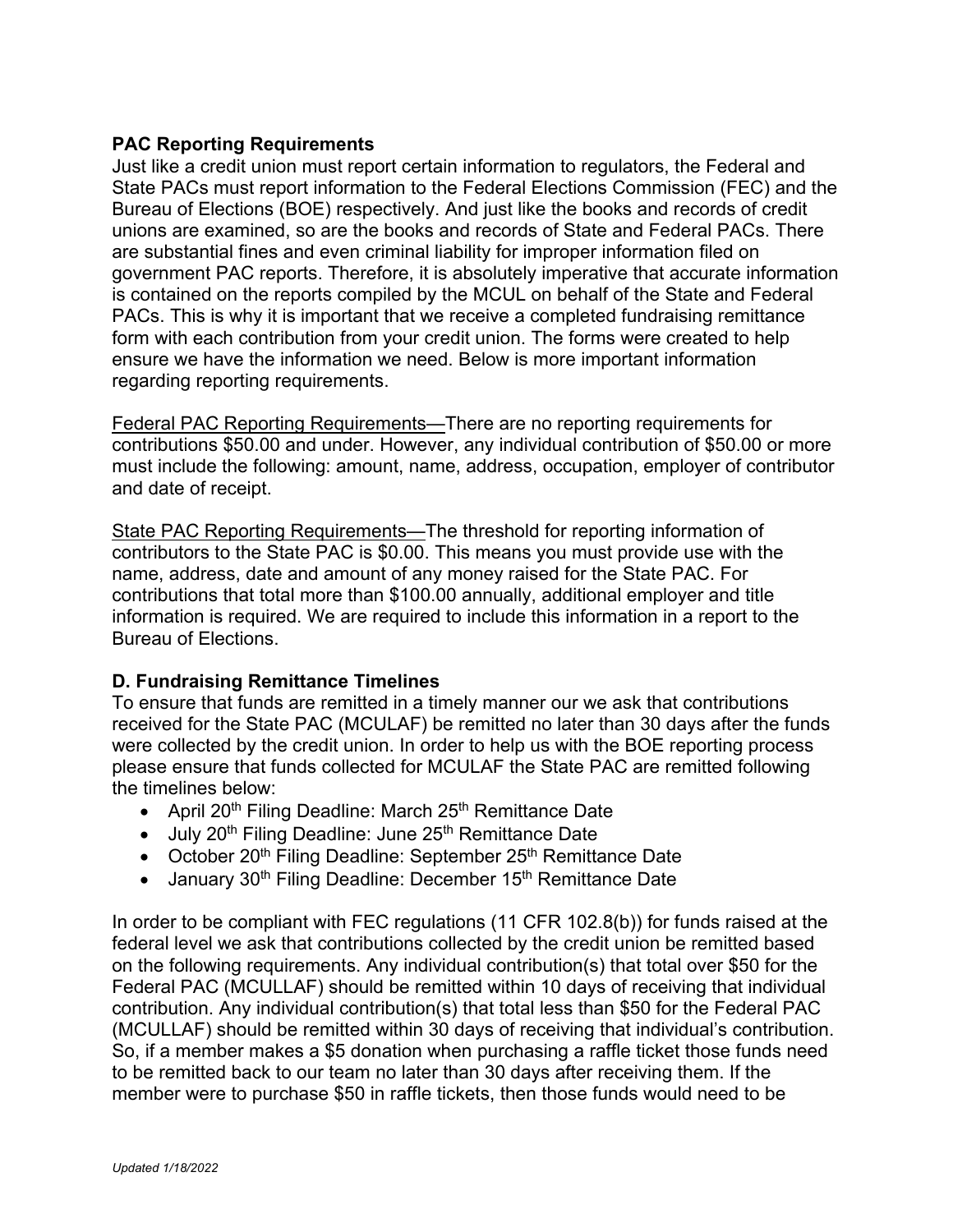remitted to our team no later than 10 days after receiving them.

#### **V. Fundraising Remittance Forms**

It is very important that the MCUL receive a fundraising remittance form with each contribution submitted to either the State PAC or the Federal PAC. Our team has forms available on the MCUL fundraising webpage to help make remittance easier. These forms can be found at [https://www.mcul.org/elections-and-fundraising.](https://www.mcul.org/elections-and-fundraising) Contributions from individual contributors are credited to the individual's credit union. Credit union fundraising events are credited to the credit union. Chapter fundraising events are credited towards the chapter's goal. *To ensure your credit union and chapter are properly credited, it is important that the fundraising remittance form is properly filled out and sent in with any contribution to either the State or Federal PAC.* 

### **VI. State PAC Fundraising Programs**

**Lapel Pin Program for State PAC—**For a personal contribution an individual will receive that year's edition of the State PAC lapel pin to wear to credit union functions. Wearing this pin is a symbol of personal commitment to preserving and protecting the credit union philosophy through political action. Below are the contribution levels for this program.

# Lapel Pin Contribution Levels

| Diamond Club (White Stone)     | \$1,000.00 |
|--------------------------------|------------|
| Ruby Club (Red Stone)          | \$500.00   |
| Emerald Club (Green Stone)     | \$250.00   |
| Sapphire Club (Blue Stone)     | \$100.00   |
| <b>Classic Club</b>            | \$50.00    |
| Classic Club - Upper Peninsula | \$50.00    |
| <b>Frontliner's Club</b>       | \$50.00    |

This is the premier fundraising program for the State PAC, resulting in over half of the money raised for the State PAC. It is a very easy way to meet and exceed your State PAC goal very early in the year.

**Holiday Plush Program—**For a contribution of \$10, credit union members and employees can purchase the State PAC's holiday plush animal. These are typically sold at teller windows starting in the fall. For questions or to sign up and receive your plush, contact Maria Moore at [Maria.Moore@mcul.org.](mailto:Maria.Moore@mcul.org)

#### **VII. Federal PAC Programs**

**Grand Raffle—**This annual event is one of the largest fundraising events in the entire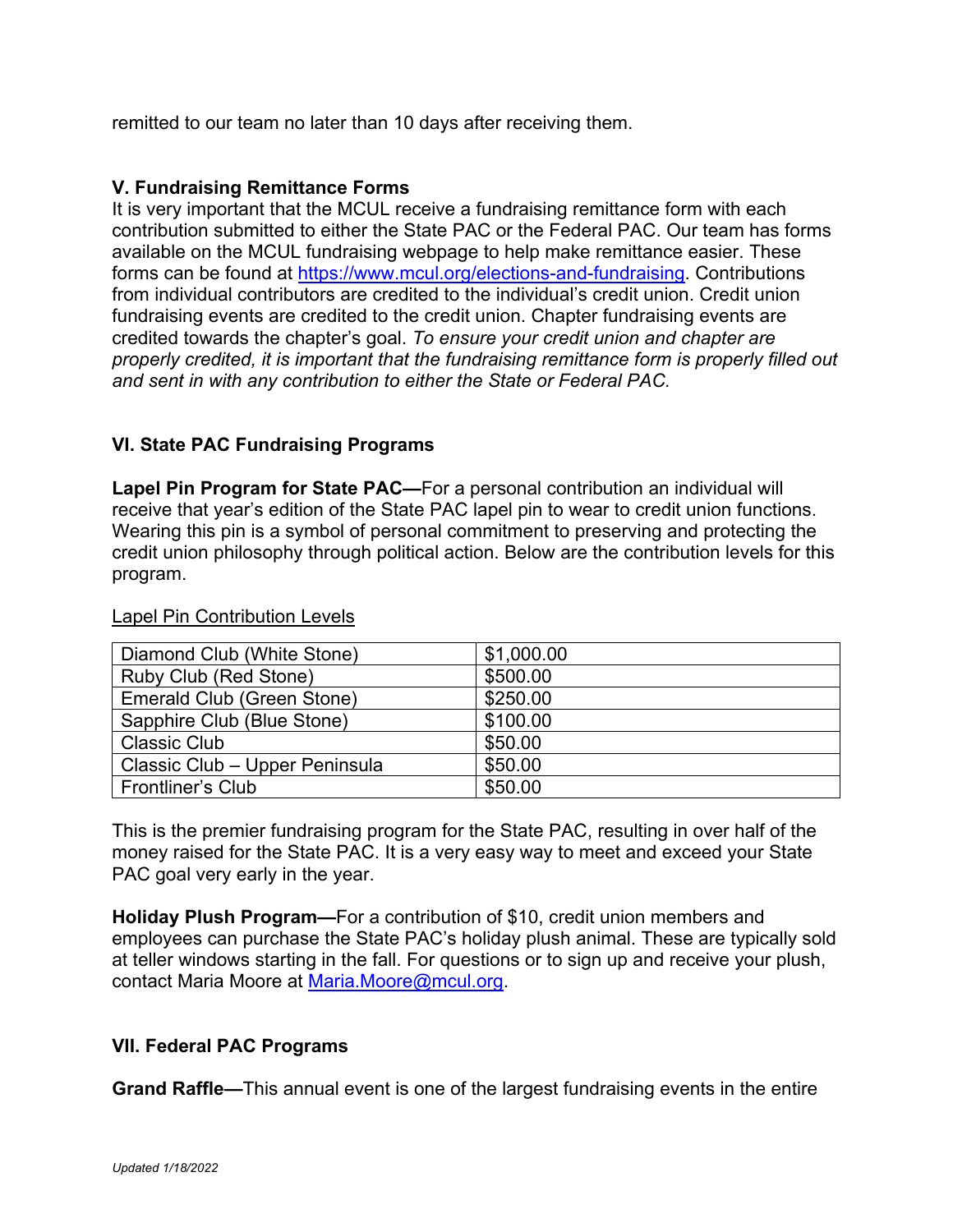credit union movement. The campaign kicks off in the spring and the drawing is held in November. Tickets are sold to eligible credit union members and employees for \$5 each of 5 tickets for \$20. Please note that employees should not sell tickets to themselves. Another employee must sell tickets to their fellow employees. The proceeds of the Grand Raffle benefit the Federal PAC (MCULLAF). The grand prize for this drawing is \$20,000 in cash. The second-place winner wins \$5,000 and there are ten additional \$1,000 prize winners as well.

### **VIII. Programs for Both State and Federal PACs**

**Charity Match—**A credit union may encourage voluntary contributions to the State or Federal PACs by offering a matching charitable contribution to a charity of the credit union's choice. MCUL could offer a lapel pin for donations given at the appropriate level through the charity match program.

Credit unions that would like to contribute to funds through the charity match for the State PAC must provide us with the **name, home address, occupation, place of employment, amount of contribution, and date of contribution for each contributor along with proceeds.**

For the Federal PAC any individual contribution of \$50.00 or more must include the following: amount, name, address, occupation, employer of contributor and date of receipt.

The PAC Trustees have newly authorized the charity match program in 2021. If you are considering operating a charity match program, please contact Maria Moore at [Maria.Moore@mcul.org.](mailto:Maria.Moore@mcul.org)

**Casual Days—**For a minimal contribution (suggested \$1-5) credit union staff may dress casually for a day. Money is collected, made into a money order and remitted to the State PAC along with a fundraising remittance form. This is a good way to build political awareness and teamwork among staff. Causal days have been a very successful way to raise money. They take little time and involve the entire credit union.

As a reminder credit unions that would like to contribute to funds for casual days for the State PAC must provide us with the **name, home address, occupation, place of employment, amount of contribution, and date of contribution for each contributor along with proceeds.** Many credit unions combine casual days and the Lapel Pin program together to boost participation.

For the Federal PAC any individual contribution of \$50.00 or more must include the following: amount, name, address, occupation, employer of contributor and date of receipt.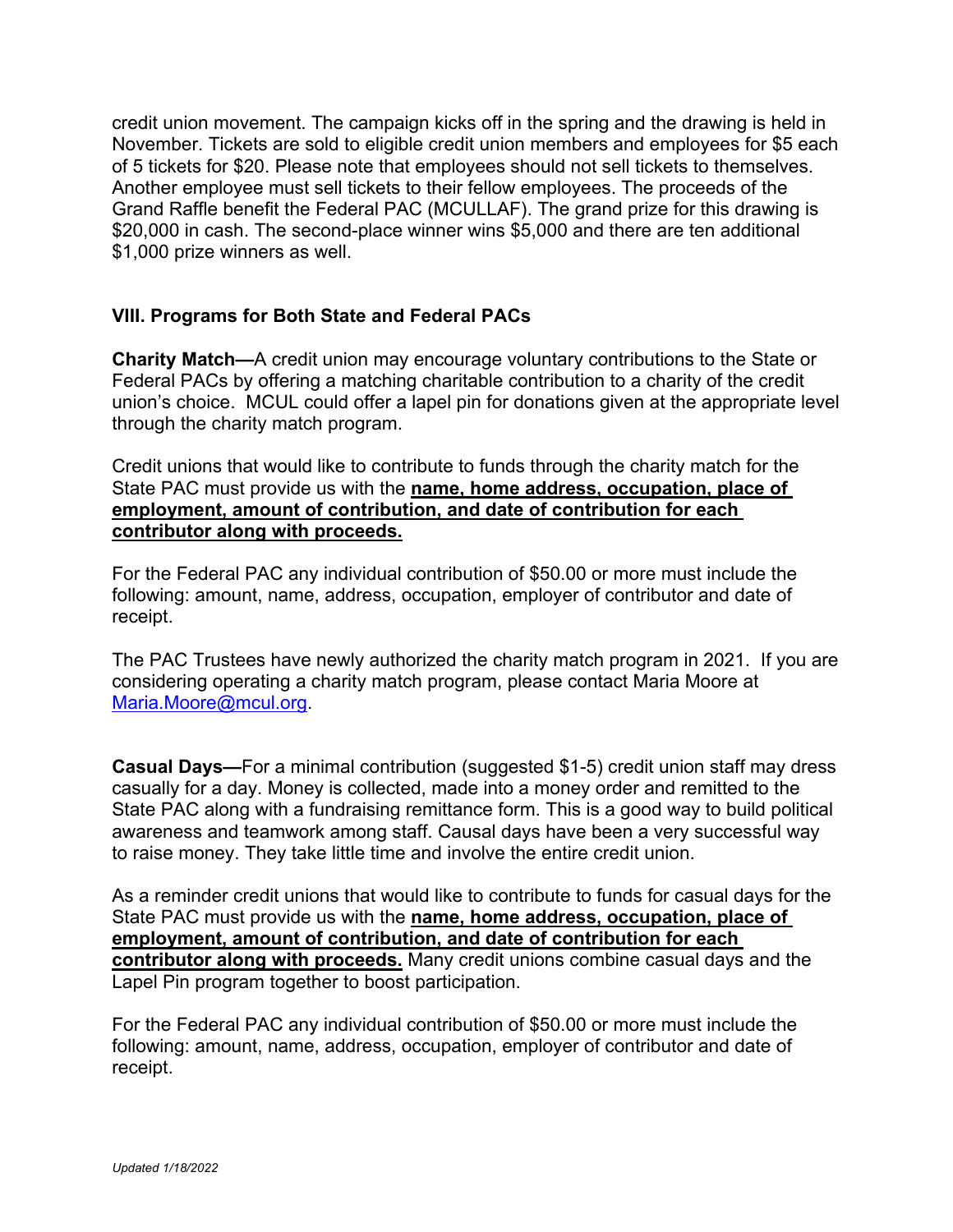**IX. PAC Fundraising FAQ's Document—**To find answers to some of the most common PAC Fundraising/Remittance questions please visit our website at: [https://www.mcul.org/election-and-fundraising.](https://www.mcul.org/election-and-fundraising)

# **X. Policy Governing the Handling, Accounting and Transfer of Certain Political Contributions**

# **POLICY GOVERNING THE HANDLING, ACCOUNTING, AND TRANSFER OF CERTAIN POLITICAL CONTRIBUTIONS**

# **I. PURPOSE**

The Michigan Credit Union League Action Fund ("MCULAF") hereby adopts the following policy (the "Policy") governing the handling, accounting, and transfer of contributions to MCULAF whenever a solicitable individual makes a contribution to MCULAF that is paid or payable first to the MCUL or a participating member credit union, or aggregated with a dues or other payment to the MCUL, as allowed and provided for under section 55 of the Michigan Campaign Finance Act, MCL 169.255.

# **II. DEFINITIONS**

For the purposes of this Policy, the following definitions shall apply:

"Contributor" means an individual making a contribution to MCULAF. A contributor must be any of the following individuals or their spouses:

(a) Members of the MCUL who are individuals.

(b) Members of participating member credit unions of the MCUL.

(c) Officers or directors of participating member credit unions of the MCUL.

(d) Employees of participating member credit unions who have policy making, managerial, professional, supervisory, or administrative nonclerical responsibilities.

(e) Employees of the MCUL who have policy making, managerial, professional, supervisory, or administrative nonclerical responsibilities.

"Electronic record" means a record created, generated, sent, communicated, received, or stored by electronic means.

"MCFA" means the Michigan Campaign Finance Act, 1976 PA 388, MCL 169.201 *et seq*. "MCUL" means the Michigan Credit Union League & Affiliates.

"MCULAF" means the Michigan Credit Union League Action Fund, a separate segregated fund of the MCUL and its participating member credit unions, organized and registered with the Michigan Department of State (Committee Identification Number 000344) as an independent political action committee pursuant to the MCFA.

"Record" means information that is inscribed on a tangible medium or that is stored in an electronic or other medium and is retrievable in perceivable form.

"Written instrument" means a money order, or a check, cashier's check, or other negotiable instrument as those terms are defined in the Uniform Commercial Code, in the name of the Association and payable to PAC.

The meaning of any terms not otherwise defined herein shall have those meanings as set forth in the Michigan Campaign Finance Act, MCL 169.201 *et seq.*